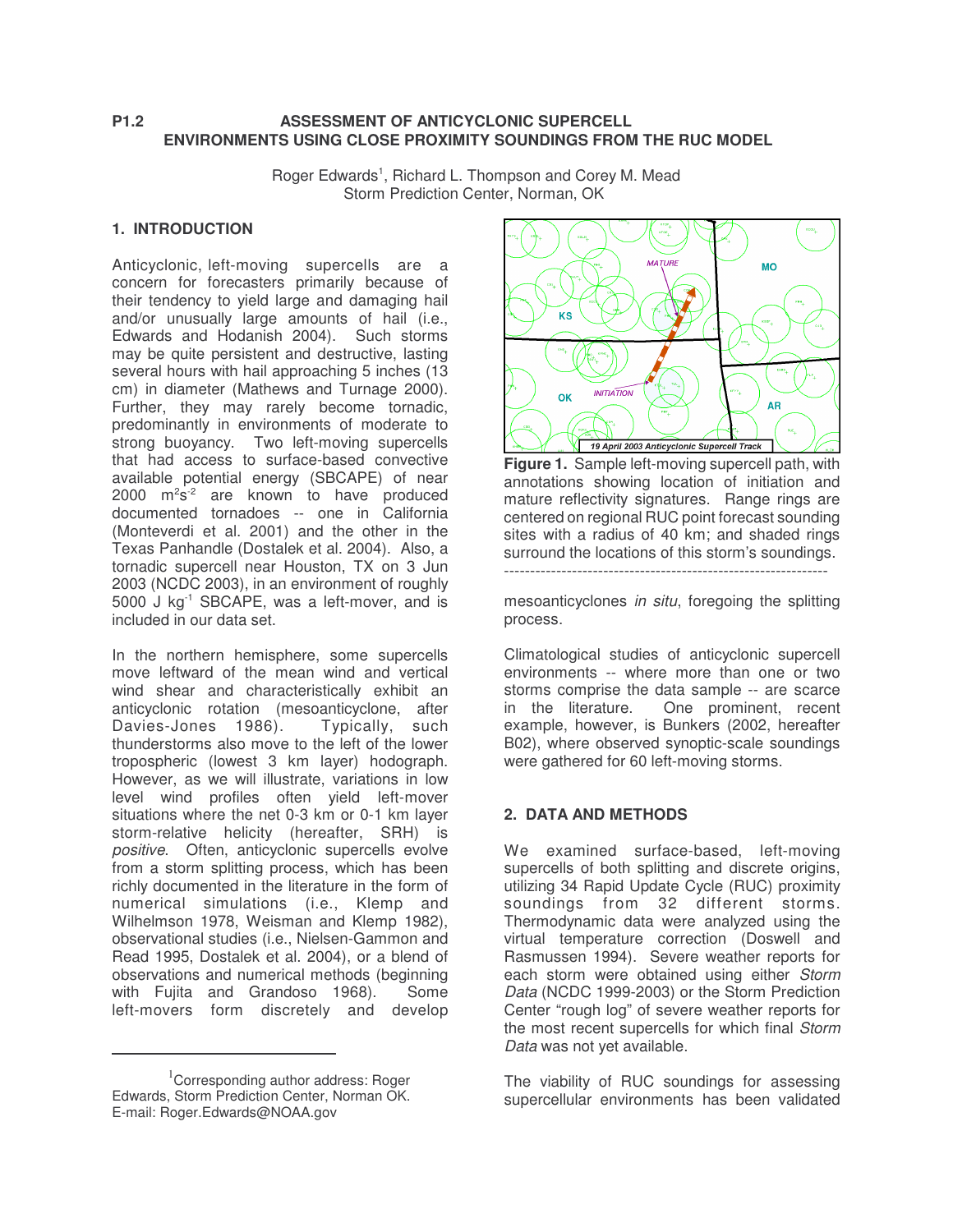

**Figure 2.** Geographic distribution of RUC supercell proximity soundings. Filled squares denote mature phase soundings; filled circles denote initiation phase soundings. ----------------------------------------------------------------------

by Thompson et al. (2003, hereafter T03). The storm filtering and sounding analyses in the current study closely resembled the T03 "close proximity sounding" techniques, as applied to mesoanticyclone strength and persistence. Indeed, eight of the soundings in this study, representing eight storms, were culled from the original T03 1999-2001 set, which included both cyclonic and anticyclonic storms (though T03 only published results for the vastly larger cyclonic supercell set). The remainder of our left-moving storm soundings were gathered in 2003 and 2004.

Two crucial refinements were made to the T03 methodology. First we arbitrarily redefined "close proximity" spatially as anywhere within a 40 km radius of a RUC point-forecast sounding site, and temporally at the closest hour to the passage of a storm across the resultant range ring. Therefore, a storm must travel within 40 km and 30 min of an hourly RUC sounding in order to qualify. [By contrast, T03 used RUC grid point soundings bi-linearly interpolated to a surface observation station; whereas the pointforecast soundings are tied to specific surface stations.]

Second, soundings could be taken only from either the initiation point or mature phase of a storm's life span. Two storms (i.e., Fig. 1) passed across enough range rings at fortuitous times to acquire both initiation and mature soundings for the same storm. "Initiation" comprised the first apparent 0.5 deg base reflectivity echo observed in any WSR-88D and directly associated with the sampled storm. If



**Figure 3.** Box-and-whiskers diagram representing MUCAPE (y-axis, in  $m^2s^2$ ) for left-movers with non-significant hail reports, severe hail reports, and significant hail >2 inches (5 cm). Boxes are bounded by the 75<sup>th</sup> and 25<sup>th</sup> percentiles, and whiskers reach to the  $90<sup>th</sup>$  and  $10<sup>th</sup>$  percentiles. ---------------------------------------------------------------------

the left-moving supercell originated from a splitting storm, the initiation point was traced back to the centroid of the first apparent leftward separation from the initially combined echo. "Mature" storms were sampled near peak reflectivity and storm-relative velocity signatures present after ~2 hours of lifespan as a discrete composite reflectivity echo; so the minimum lifespan was 2 h. Fig. 1 shows the track of one of the anticyclonic supercells in the data set, and illustrates the size and distribution of close-proximity range rings for sounding sites. The left-moving supercell soundings were widely scattered across the conterminous U.S. (Fig. 2), including storms in the Inter-mountain West and in the subtropics of Texas and Florida.

Severe weather reports, if they existed, were obtained for each of the storms, including hail 0.75 inch  $(21.9 \text{ cm})$ , measured or estimated gusts  $\geq$ 50 kt (25 m s<sup>-1</sup>), and/or convective wind damage.

### **3. PRELIMINARY RESULTS**

Twenty-three of the 32 storms (72%) yielded severe hail reports. The average and median reports of maximum hail size -- for only those storms producing hail – were each 4.2 cm in diameter (equivalent to 1.7 inch, or very near the size commonly reported as "golf ball"). This closely approximates the mean and median hail reports for the B02 left-moving supercell set.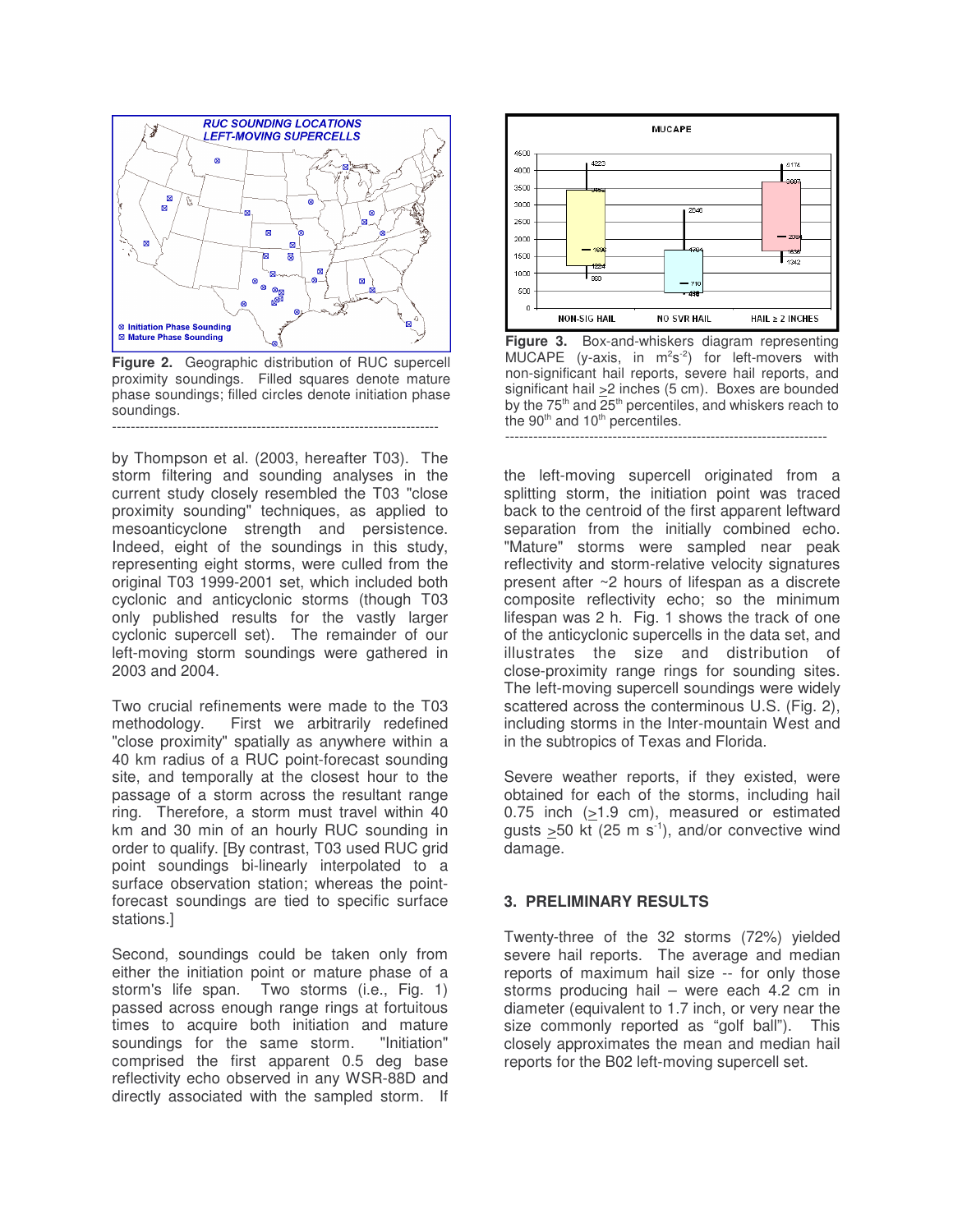

**Figure 4.** Box-and-whiskers diagrams for SRH (y-axis,  $\text{m}^2\text{s}^{-2}$ ) within the a) 0-1 km layer and b) 1-3 km layer. Storm groupings and percentile bounds for boxes and whiskers are each as in Fig. 3. -----------------------------------------------------------------------

Five of the storms (16%) produced significant (>2 inch or 5 cm diameter) hail, the maximum report being 2.5 inch (7.6 cm). While this subset of left movers still is a very small sample, some suggestions are emerging about the relative importance of environmental parameters for significant hail-producing left movers compared to the remainder of storms. One indicator for significant hail was MUCAPE (Fig. 3, where the bottom 25<sup>th</sup> percentile closely approximated the 75<sup>th</sup> percentile for storms with no severe hail reports).

Foremost, perhaps, are great differences in SRH (using the "ID Method" algorithm of Bunkers et al. 2000, hereafter B00) for storms producing significant hail – both by SRH layer used and by comparison with the same SRH layers for storms with no severe hail reported (Fig. 4). Storms producing significant hail tended to occur with *negative* 1-3 km SRH but *positive* 0-1 km SRH. Notably, 1-3 km SRH was negative for all of the storms, as it was for 98% of B02 leftmovers. However, 40% of the storms had positive 0-1 km SRH, and 13% had positive 0-3 km SRH.

Eleven (32%) of left-movers produced damaging and/or severe [measured or estimated gusts >50 kt (25 m s<sup>-1</sup>)] winds. Little difference was noted in mean MUCAPE (135 J kg<sup>-1</sup>, not shown) between those and the storms not producing wind reports. As with significant severe hail, the 1-3 km layer of SRH was the most pronounced in distinguishing severe from nonsevere wind; averaging -100 m<sup>2</sup>s<sup>-2</sup> for the former and -57 m<sup>2</sup>s<sup>-2</sup> for the latter.

Observed motions were gathered for each case in the same way as for T03. These in turn were compared to hypothetical storm motions that were derived using the algorithm of B00, which Edwards et al. (2002) independently verified as the most reliable method of approximating supercell motion available at the time. Since it is Galilean-invariant, the B00 left-moving storm technique used here is simply a reversal of sign of the cross-product developed for the right-movers. Finally, a "modified Bunkers" technique was performed (Thompson et al. 2004c), slightly altering the B00 algorithm to incorporate effective lifted parcel levels in the As with unmodified B00 motions, the sign was reversed for left motion.

Motions estimates using B00 and modified B00 were compared to observed storm movements derived as described in T03. The mean absolute errors were 4.1 and 4.3 ms<sup>-1</sup> respectively, in very close agreement with those for left-moving storms in the B02 set. Average B00 errors for *u* and v, respectively, were only 0.2 and 1 ms<sup>-1</sup> respectively. Average modified B00 *u* and *v* errors were also small,  $0.7$  and 1 ms<sup>-1</sup> respectively, indicating little directional bias with either method. We also computed mean direction errors for B00, which averaged -1.4 $^{\circ}$  for all storms, with a standard deviation of 24 $^{\circ}$  for the directional errors.

Given the similarities of observed storm motions to those predicted by the negative of the B00 algorithm, we confidently can use the latter (modified or unmodified) in derived diagnostics that rely on storm motion estimates.

From there we devise a Left-moving Supercell Composite Parameter (LSCP) as a complement to existing SCP versions (T03, Thompson et al. 2004a) for right moving storms, in order for forecasters to quickly diagnose environments suitable for the development and maintenance of anticyclonic supercells. The LSCP is identical to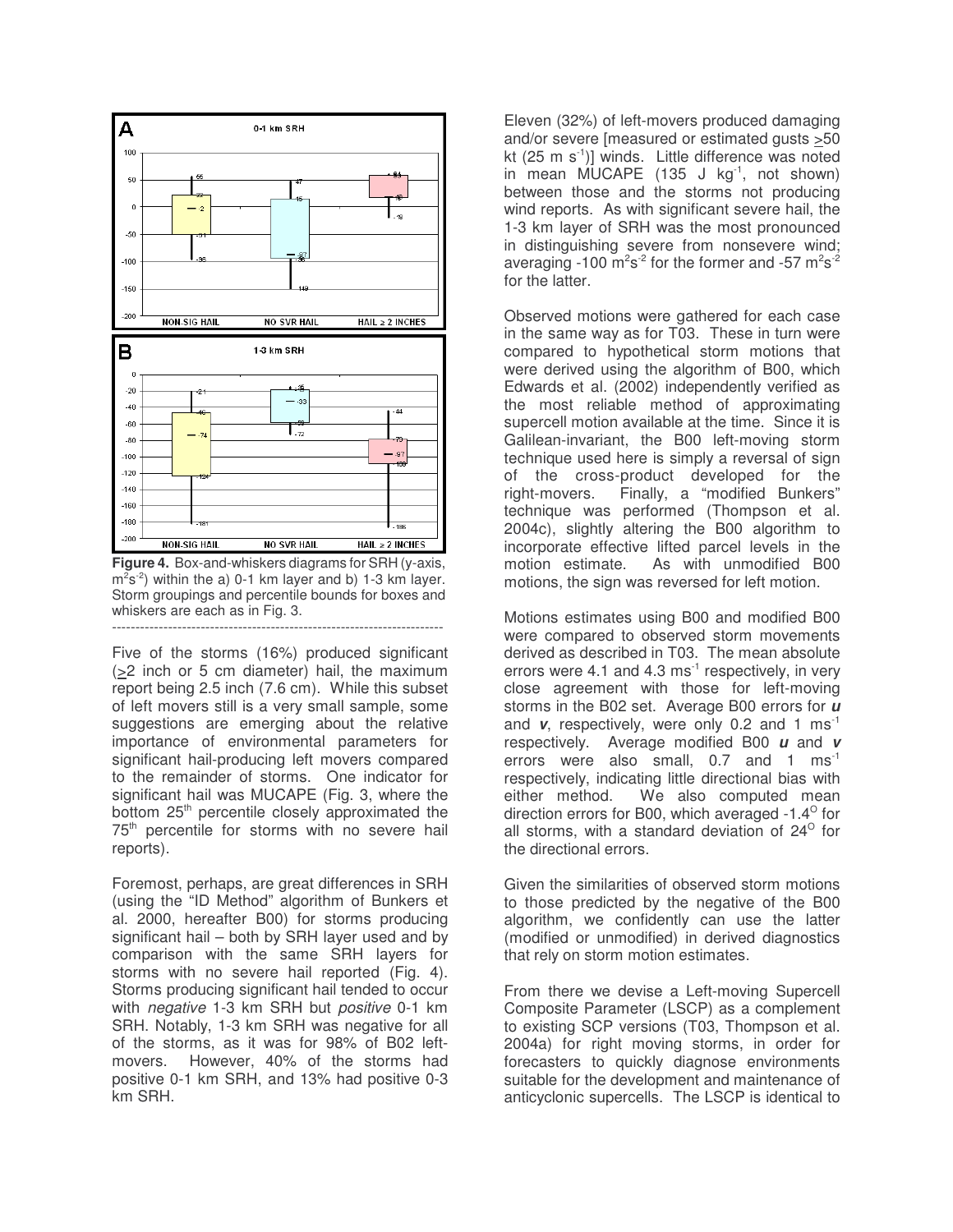



**Figure 5.** Diagrams comparing a) LSCP and b) LSRH, for the left-moving storm set, utilizing surface-based parcels as in the Thompson et al. 2003 (T03) method for SCP, effective parcel with observed storm motions (E04 Obs), effective parcel with ground-based B00 algorithmic motions (E04 Bunkers), and effective parcel with B00 motion adjusted to the effective surface (E04 ModBunkers). Percentile conventions for boxes and whiskers are as in Fig. 3. ----------------------------------------------------------------------

the latest formulation of SCP (Thompson et al. 2004b) except for the reversed sign of the propagation vector input to the storm-relative helicity component:

### **LSCP = (MUCAPE / 1000 J kg -1 ) \* (ELSRH / 50 m<sup>2</sup> s -2 ) \* (ESHR / 20 ms -1 )**

MUCAPE is most unstable parcel CAPE and ELSRH is effective SRH (Thompson et al. 2004c), but with the sign of the B00 propagation vector reversed. When effective shear ESHR <10 ms -1 , the term is set to 0 and LSCP=0. For ESHR  $>$ 20 ms<sup>-1</sup>, the term is set to 1. For ESHR of 10-20 ms<sup>-1</sup>, the values are incorporated directly. Thresholds for nonzero LSCP are MUCAPE  $\geq 100$  J kg<sup>-1</sup> and convective inhibition <250 J kg -1 (Thompson et al. 2004a).

LSCP computations for the data set were compared across observed motion and both versions of B00, as well as to the negative of the SCP formulation from Fig. 5a. Mean LSCPs (not shown) show similar trends, at -3.5 for the T03 method, -.24 for observed motions and effective parcels, -.75 for effective parcels with B00, and - .7 for effective parcels and modified B00. Note that the effective surface can be slightly above the ground surface even where storms have some SBCAPE (Thompson et al., 2004b and 2004c). Still, the difference in impact of modified and unmodified B00 algorithms was negligible, indicating no change in relative utility for either in judging the potential for surface-based leftmovers. This is consistent with the concept of effective parcels being at or near surface for storms with SBCAPE.

The separation in distribution of effective parcel LSCP from T03 computation LSCP can be tied to helicity. All three LSCPs incorporating effective parcels were less negative, in the median, than LSCP using T03 standards. This can be attributed to the effects of LSRH in LSCP (Fig. 5b), which was significantly more negative using T03. ELSRH for surface-based storms sometimes fails to extend well into the 2-3 km layer, truncating much of the negative helicity contribution present in T03 and indicated by Fig. 4b here.

This trend also was evident in comparisons of mean LSRH methods for storms producing significant hail, and separately, for storms producing severe wind (not shown). Using T03, LSCP averaged -6 for storms with severe wind compared with -2.3 for the effective parcel based LSCPs. The absolute differences between severe and nonsevere wind was smaller for the effective LSCP formulations, generally -0.1 less for severe wind producing left movers.

# **4. CONCLUSIONS AND DISCUSSION**

In their investigation of a single left-moving, tornadic supercell in the Texas Panhandle, Dostalek et al. (2004) presumed a simple reversal of sign of SRH, from the negative SRH ranges of the Rasmussen and Blanchard (1998) supercell climatology, as an adequate indicator of environmental suitability for anticyclonic supercells. Their storm's SRH complied with that assumption; however the preliminary results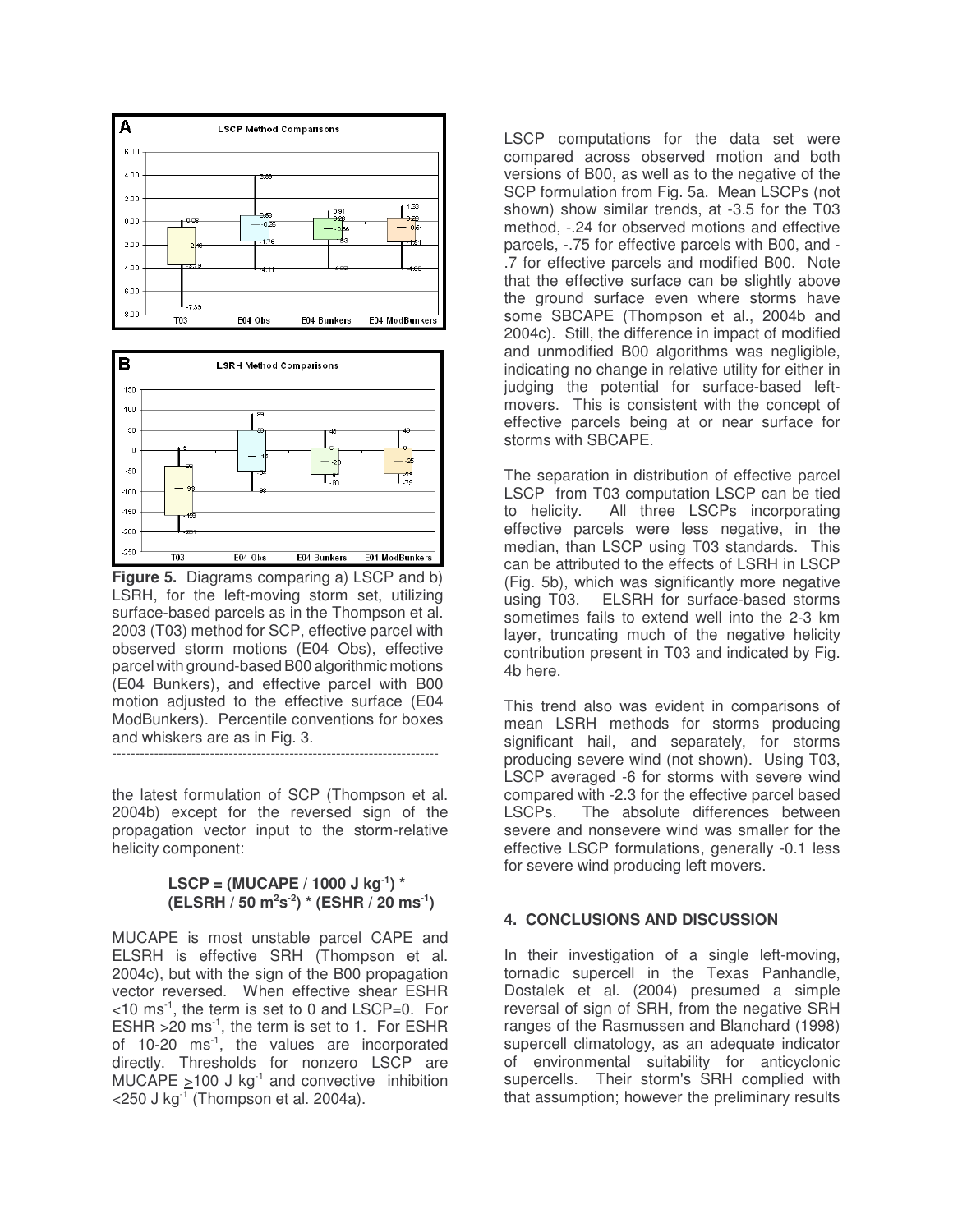do not support categorically extending such a conclusion to a multitude of left-moving supercells. With substantial leftward deviations from the mean wind vector by boundary layer flow vectors, thunderstorms sometimes do move leftward of either the vertical shear or mean wind, but rightward of much of the lowest 1-2 km hodograph. This often results in slightly negative total SRH within the lowest 3 km, but a positive value through some substantial subset of that layer near the surface. The assessment more closely resembled that of B02, who found 25% (65%) of 0-3 km (0-1 km) SRH was positive because of the clockwise hodograph curvature in those layers. Also, all the storms carried negative 1-3 km SRH, as did all but one storm in B02. The preliminary results, therefore, strongly support the B02 conclusions about the relative importance of 1-3 km SRH as a left-moving supercell indicator.

The contribution of 1) a pronounced smallsample signal from 0-1 km SRH to ELSRH for significant hail producing storms that are surface-based (therefore making the effective surface at ground level) and 2) substantially larger MUCAPE for most such storms, indicates that LSCP may be useful as an indicator of exceptionally damaging hail.

A check of the Thompson et al. (2004a) database revealed significant hail from rightmoving supercells within a few hundred kilometers and 1-2 h of the left-movers on four of the five left-moving significant hail cases, and in the fifth, the reported hail size was 1.75 inch (4.4 cm), just below significant criteria. For the significant hail producing left-movers, the average *right* SCP was 15, while the left movers without severe hail had a mean *right* SCP an order of magnitude less at 1.1. As mentioned above, the left movers with no severe hail also had substantially lower CAPE, more *positive* 0-1 km LSRH, and more *negative* 1-3 km LSRH. These findings indicate that significant hail in left-moving supercells could be nowcast using strongly negative 1-3 km SRH, large *right* SCP, and the presence of a leftward-deviant storm. In such settings more curvature often exists in the 0-1 km hodograph (B02) – trending SRH positively in that layer even for left motion – and nearby right-moving storms also tend to produce destructive hail. Of course the sample of significant hail producing left-movers must grow before these results can be considered more than preliminary.

Similar but less pronounced trends were found with severe wind producing left-movers, not only in LSCP and its component LSRH, but in right SCP (slightly more than double the values for nonsevere wind producers). This suggests a weaker but still potentially useful application of LSCP and SCP to nowcasting severe/damaging wind from left-moving supercells. For both wind and hail, it appears that computing LSCP using the T03 method may be a stronger indicator of severe potential overall, given the findings of greater negative LSCP numbers for both severe wind and significant hail than for LSCP formulae incorporating effective parcels.

Future work will examine elevated anticyclonic storms in extensions of this work after accumulating a larger sample of all classes of cases. One way to do so will be to test the relative utility of the modified version of the B00 motion algorithm that accounts for supercells rooted off the surface using effective parameters.

We also will construct composite hodographs for the expanded data set of left-movers and compare those to the B02 findings. Composite hodographs also will be compared for the subsets of storms producing significant hail and no severe hail, to complement aforementioned comparisons using SRH layers (i.e., Fig. 3).

This database will be expanded with additional cases as they occur, for a more robust sample size of both total storm numbers and significant hail producers, and to introduce a set of elevated storms large enough in numbers to analyze meaningfully. Initiation and mature-phase sounding groups will be analyzed and compared to determine if any systematic environmental changes occurred during the evolution of these storms. No distinct analysis may be done with tornadic left-movers until and unless their sample size increases substantially beyond the lone storm in the set; however the Houston area event may warrant its own case study, perhaps in comparison with the two other documented tornadic left-movers.

Finally, simulations have indicated that the longevity of left-moving supercells may be tied strongly to storm-scale processes occurring well below the resolution of operational models such as the RUC, such as ingestion of relatively cold and stable downdraft air resulting from a combination of their storm-relative inflow and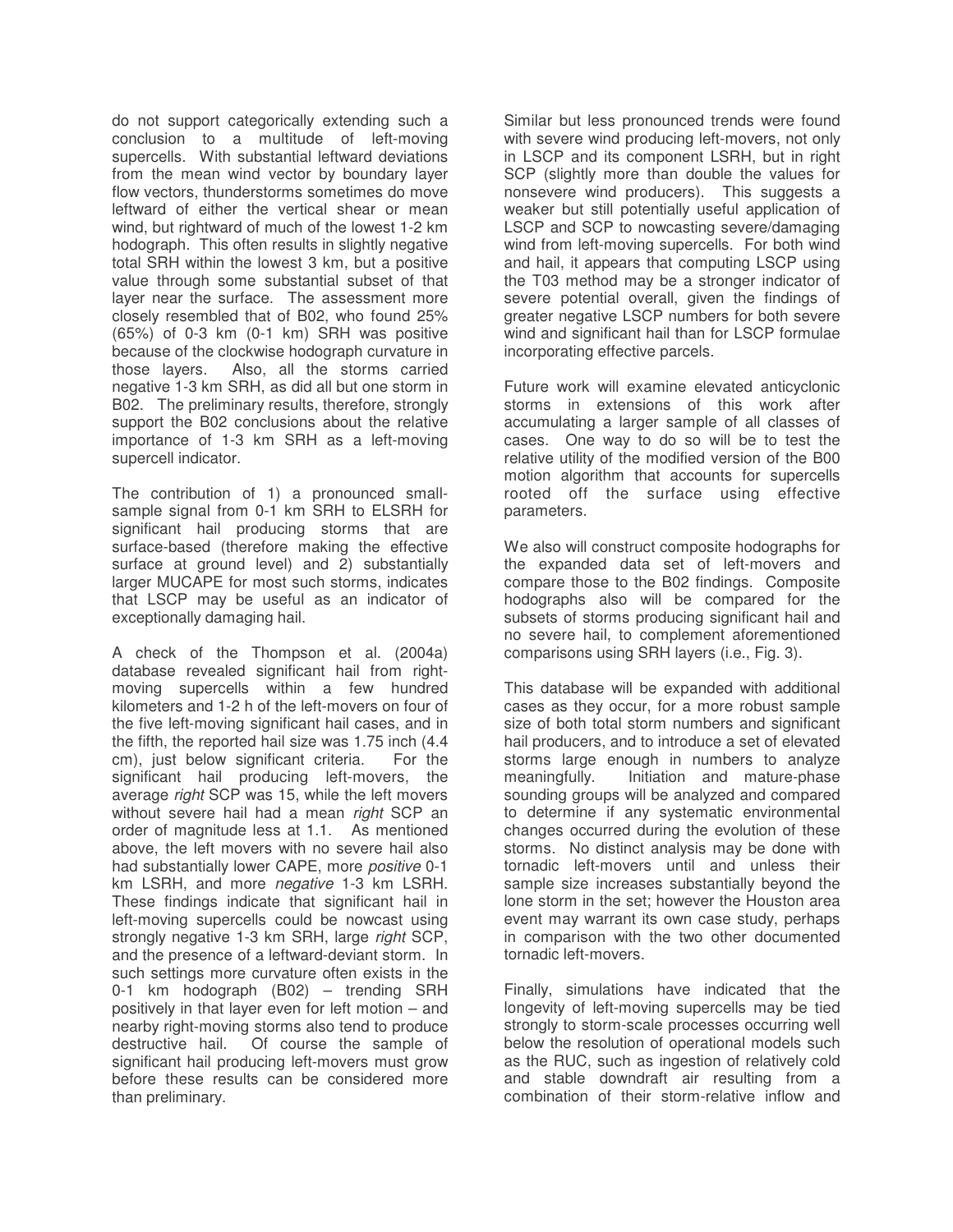structural alignment (i.e., Grasso 2000). Such indications -- along with some of the findings herein, and other aspects of storm splitting and mesoanticyclonic environments -- depart from linear theory of left- and right-moving supercell symmetry, persistence and strength. As such, they are potentially critical to the warning process and are strongly recommended for investigation by observational field projects.

## **5. ACKNOWLEDGMENTS**

Thanks goes to Steve Weiss for his careful review, and to the Science Support Branch of SPC for supplying data access and storage. We appreciate the programming efforts and assistance provided by John Hart and Gregg Grosshans of SPC, enabling us to more efficiently analyze the data.

## **6. REFERENCES**

- Bunkers, M.J., 2002: Vertical wind shear associated with left-moving supercells. *Wea. Forecasting*, **17**, 845-855.
- \_\_\_\_\_, B.A. Klimoswki, J.W. Zeitler, R.L. Thompson, and M.L. Weisman, 2000: Predicting supercell motion using a new hodograph technique. *Wea. Forecasting*, **15**, 61-79.
- Davies-Jones, R.P., 1986: Tornado dynamics. *Thunderstorm Morphology and Dynamics*. 2nd Ed., E. Kessler Ed., University of Oklahoma Press, 197-236.
- Dostalek, J.F., J.F. Weaver and G.L. Phillips, 2004: Aspects of a tornadic left-moving thunderstorm on 25 May 1999. *Wea. Forecasting*, in print.
- Doswell, C.A. III, and E.N. Rasmussen, 1994: The effect of neglecting the virtual temperature correction on CAPE calculations. *Wea. Forecasting*, **9**, 625-629.
- Edwards, R., R.L. Thompson, and J.A. Hart, 2002; Verification of supercell motion forecast techniques. Preprints, *21st Conf. on Severe Local Storms*, San Antonio, TX, Amer. Meteor. Soc., J57-J60.
- \_\_\_\_\_, and S.J. Hodanish, 2004: Environmental analysis and photographic documentation of an intense, left-moving supercell on the Colorado plains. Preprints, *22 nd Conf. on Severe Local Storms*, Hyannis, MA, Amer. Meteor. Soc. (this volume).
- Fujita, T.T., and H. Grandoso, 1968: Split of a thunderstorm into cyclonic and anticyclonic storms and their motion as determined from numerical model experiments. *J. Atmos. Sci*., **25**, 416-439.
- Grasso, L.D., 2000: The dissipation of a left-moving cell in a severe thunderstorm environment. *Mon. Wea. Rev.*, **128**, 2797-2815.
- Klemp, J.B., and R.B. Wilhelmson, 1978: Simulations of right and left moving storms produced through storm splitting. *J. Atmos. Sci.*, **35**, 1097-1110.
- Mathews, G.N., and T.J. Turnage, 2000: An example of a left-split supercell producing 5-inch hail: The Big Spring, Texas storm of 10 May 1996. Preprints, *20th Conf. on Severe Local Storms*, Orlando, FL, Amer. Meteor. Soc., 526-529.
- Monteverdi, J.P., W. Blier, G.J. Stumpf, W. P, and K. Anderson, 2001: documentation of an anticyclonic supercell with anticyclonic tornadoes: The Sunnyvale-Los Altos, California, tornadoes of 4 May 1998. *Mon. Wea. Rev.*, **129**, 2805-2814.
- NCDC, 1999-2003: *Storm Data*. Vols. 41-43 and 45. [Available from National Climatic Data Center, Asheville, NC, 28801.]
- Neilsen-Gammon, J.W., and W.L. Read, 1995: Detection and interpretation of left-moving severe thunderstorms using the WSR-88D:<br>A case study. Wea. Forecasting, 10, Wea. Forecasting, 10, 127-140.
- Rasmussen, E.N., and D.O. Blanchard, 1998: A baseline climatology of sounding-derived supercell and tornado parameters. *Wea. Forecasting*, **13**, 1148-1164.
- Thompson, R.L, R. Edwards and C.M. Mead, 2004a: An update to the supercell composite and significant tornado parameters. Preprints, *22 nd Conf. on Severe Local Storms*, Hyannis, MA, Amer. Meteor. Soc. (this volume).
- \_\_\_\_\_, C.M Mead, and R. Edwards, 2004b: Effective bulk shear in supercell thunderstorm environments. Preprints, 22<sup>nd</sup> Conf. on *Severe Local Storms*, Hyannis, MA, Amer. Meteor. Soc. (this volume).
- \_\_\_\_\_, Edwards, R., and C.M. Mead, 2004c: Effective storm-relative helicity in supercell thunderstorm environments. Preprints, 22<sup>nd</sup> *Conf. on Severe Local Storms*, Hyannis, MA, Amer. Meteor. Soc. (this volume).